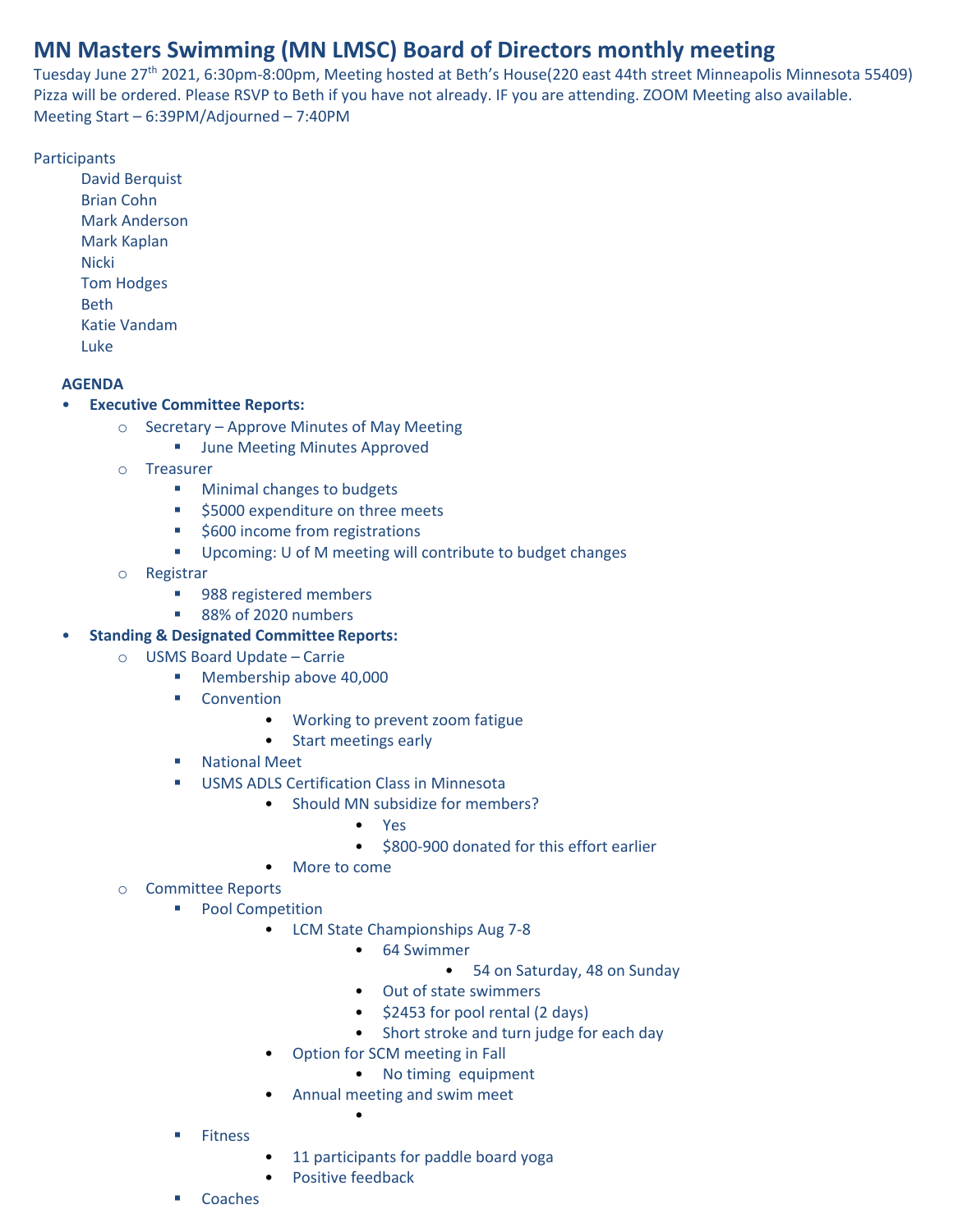- Highland Park HS is looking for a coach
- **Records**
- 1 State Record broken by Carrie at Nationals
- **HOF**
- Nominations close first of August
- Committee will work in August for Class of 2021
- Will present class at August meeting
- Diversity/Inclusion
	- No Updates
- **Audit**
- No Updates
- Update to Open Water Chair-board approval needed(BOD,committee chair doc)
	- o Vote to approve Nikki as Chair
- Scholarship/Foundation Committee Creation- (Chair, membersuggestions)
	- o Motion to form committee and Tom Hodges as Chair
	- o Tom Hodges, Katie Vandam, Luke and Beth
- 2021 Convention. Sept.23-27. Virtual Meeting. Need Volunteers toattend. -We have 2 volunteer so far
- New Webmaster Training. How is it going? Katy/Mark
	- o Mark will be retaining Webmaster role
	- o Beth suggested this be a paid position starting in 2022
		- Candidates would have to apply
			- A
- 2021 SCY TOP TEN lists now available.
- Need New volunteers for Top Ten Coordinator, Sanctions Chair
	- o Luke to take on Top Ten Coordinator
	- o Sanctions Chair is still open
- Board Elections- Need to plan for nominations (see link sent in email)
	- o Landon sent link with info for nominations
- Board Meeting Policy(needs creating)
- Standard Communication Policy(needs creating)
- Special Communication Policy(needs creating)
- Code of Conduct Standing Policy(needs creating)
- All policy/procedure document lists.
- Open Items
	- o Swim Angel opportunities

#### **Future Meetings:**

- August Meeting, 24<sup>th</sup> (Dave B. Cannot attend, but OK to host without me)
- September ?

*Topic: MN Masters Swimming July 2021 Board Meeting Time: Jul 27, 2021 06:30 PM Central Time (US and Canada)*

*Join Zoom Meeting <https://zoom.us/j/91877939734?pwd=Wk5CRGtaTC9zWFd0THh5ZktTS3lzdz09>*

*Meeting ID: 918 7793 9734 Passcode: swim One tap mobile +19292056099,,91877939734#,,,,\*425489# US (New York) +13017158592,,91877939734#,,,,\*425489# US (Washington DC)*